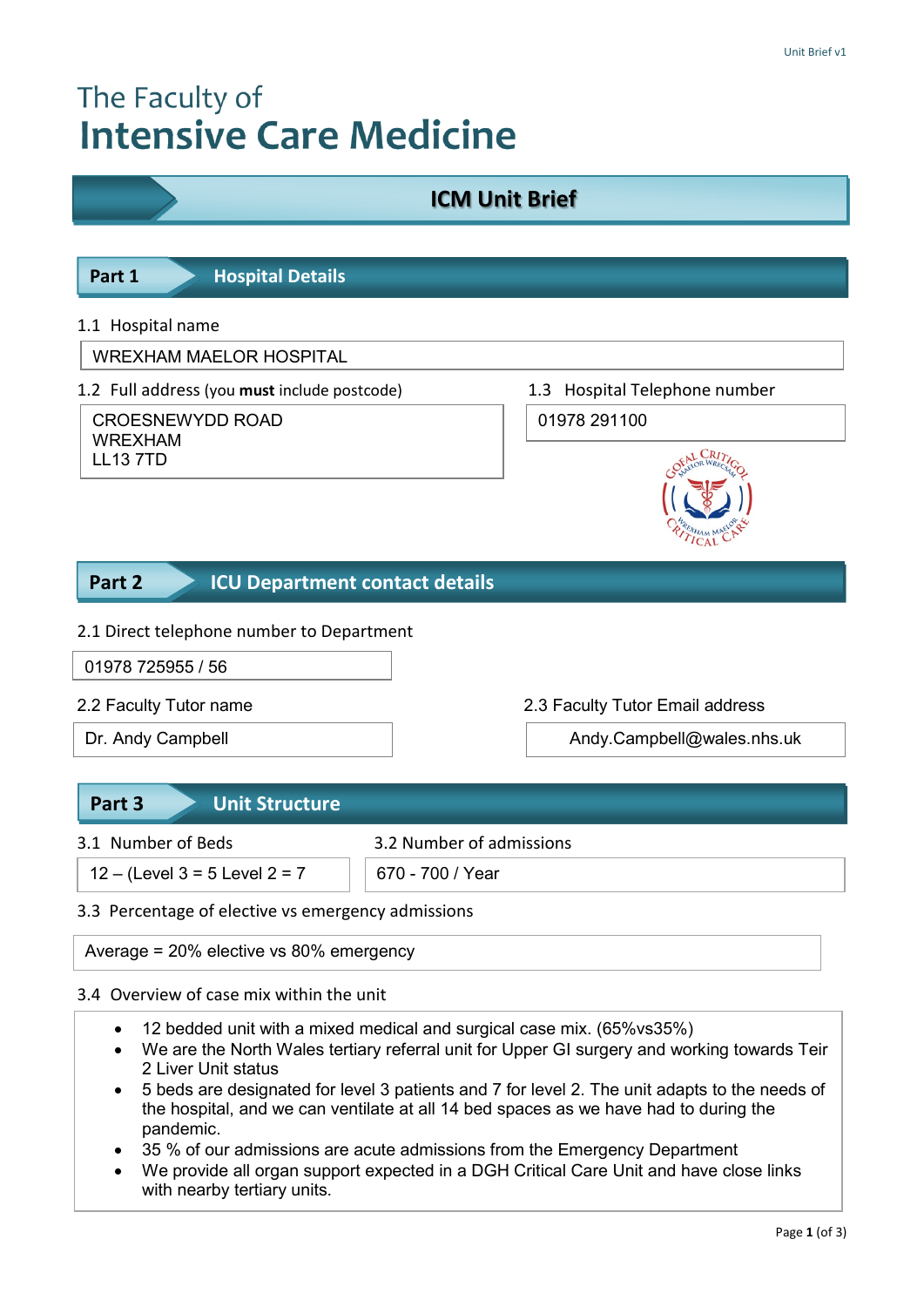#### 3.5 Names of Consultants, roles and areas of interest

| Name               | Role (eg clinical lead, consultant)    | Areas of Interest                    |
|--------------------|----------------------------------------|--------------------------------------|
| Dr Andy Campbell   | <b>Critical Care Consultant</b>        | <b>Education (Faculty Tutor ICM)</b> |
|                    | <b>Clinical Lead Critical Care</b>     | <b>Ultrasound (FUSIC Mentor</b>      |
|                    |                                        | Welsh ICM Lead)                      |
| Dr David Southern  | Critical Care & Anaesthetic            | Organ donation (Lead)                |
|                    | Consultant                             | Research (Lead)                      |
|                    | <b>Critical Care Network Lead</b>      | Ethics (CLEG Member)                 |
| Dr Sam Sandow      | Critical Care & Anaesthetic            | Perioperative care, CPET             |
|                    | Consultant                             | testing. Organ Donation              |
|                    | <b>Deputy Medical Director</b>         | Leadership & Management              |
| Prof Arpan Guha    | <b>Critical Care Consultant</b>        | Clinical Leadership, Medical         |
|                    | Deputy Medical Director for the        | <b>Education, Healthcare Quality</b> |
|                    | <b>Health Board</b>                    |                                      |
| Dr John Harris     | Critical Care & Anaesthetic            | <b>PACU Lead</b>                     |
|                    | Consultant                             | <b>Consultant Rota</b>               |
|                    | <b>Associate Medical Director</b>      | <b>ACSA Lead (Critical Care)</b>     |
| Dr Harsha Reddy    | Critical Care & Anaesthetic            | Education (RCOA College Tutor)       |
|                    | Consultant                             | <b>Upper GI Surgery</b>              |
|                    | <b>CD Medical Education</b>            | <b>ACCP and Outreach Lead</b>        |
|                    | <b>PG Faculty Lead</b>                 | Wellbeing                            |
| Dr Graham Mayers   | <b>Critical Care &amp; Anaesthetic</b> | Major incident lead                  |
|                    | Consultant                             | <b>Prehospital Medicine</b>          |
|                    | <b>EMRTS (Prehospital HEMS)</b>        | Prehospital Trauma                   |
|                    |                                        | Anaphylaxis Lead                     |
| Dr Khaled Elfituri | <b>Critical Care &amp; Anaesthetic</b> | <b>Upper GI Surgery (Lead)</b>       |
|                    | Consultant                             | <b>Critical Care Clinical</b>        |
|                    | <b>Clinical Lead Anaesthetics</b>      | Governance                           |
| Dr Paul Hughes     | <b>Critical Care &amp; Anaesthetic</b> | <b>Emergency Dept Link</b>           |
|                    | Consultant                             | <b>Trauma Lead Consultant</b>        |
| Dr Rama Vyakernam  | Critical Care & Anaesthetic            | Sepsis Management & RRAILS           |
|                    | Consultant                             |                                      |

3.6 Details of research projects being undertaken within the unit

### **Current Research Projects**

**Remap-Cap** – Randomised, embedded, multifactorial, adaptive platform trial for communityacquired pneumonia for COVID-19. The primary aim of the study is to identify the effect of a range of interventions to improve all-cause mortality at 90 days.

**Recovery** – Randomised evaluation of Covid-19 therapy. Aim of the study is to identify effective treatments for hospitalised patients with Covid-19. Unlike REMAP-CAP, this trial is not specific to Critical Care.

**Genomicc** – The aim of the study is to understand the genetic factors that change outcome in critical illness and is at present focussing on Covid-19.

**UK-ROX** – A UK trial of oxygenation in ventilated patients. The aim of the study is to investigate ideal Oxygenation targets in mechanically ventilated patients.

#### **Closed Research Projects**

**COVIP –** data collection for older critically ill patients with COVID-19. The data has informed a number of papers and may well be reopened to allow the opportunity for further data collection**. Recovery RS –** randomised control trial into respiratory support in patients with COVID-19.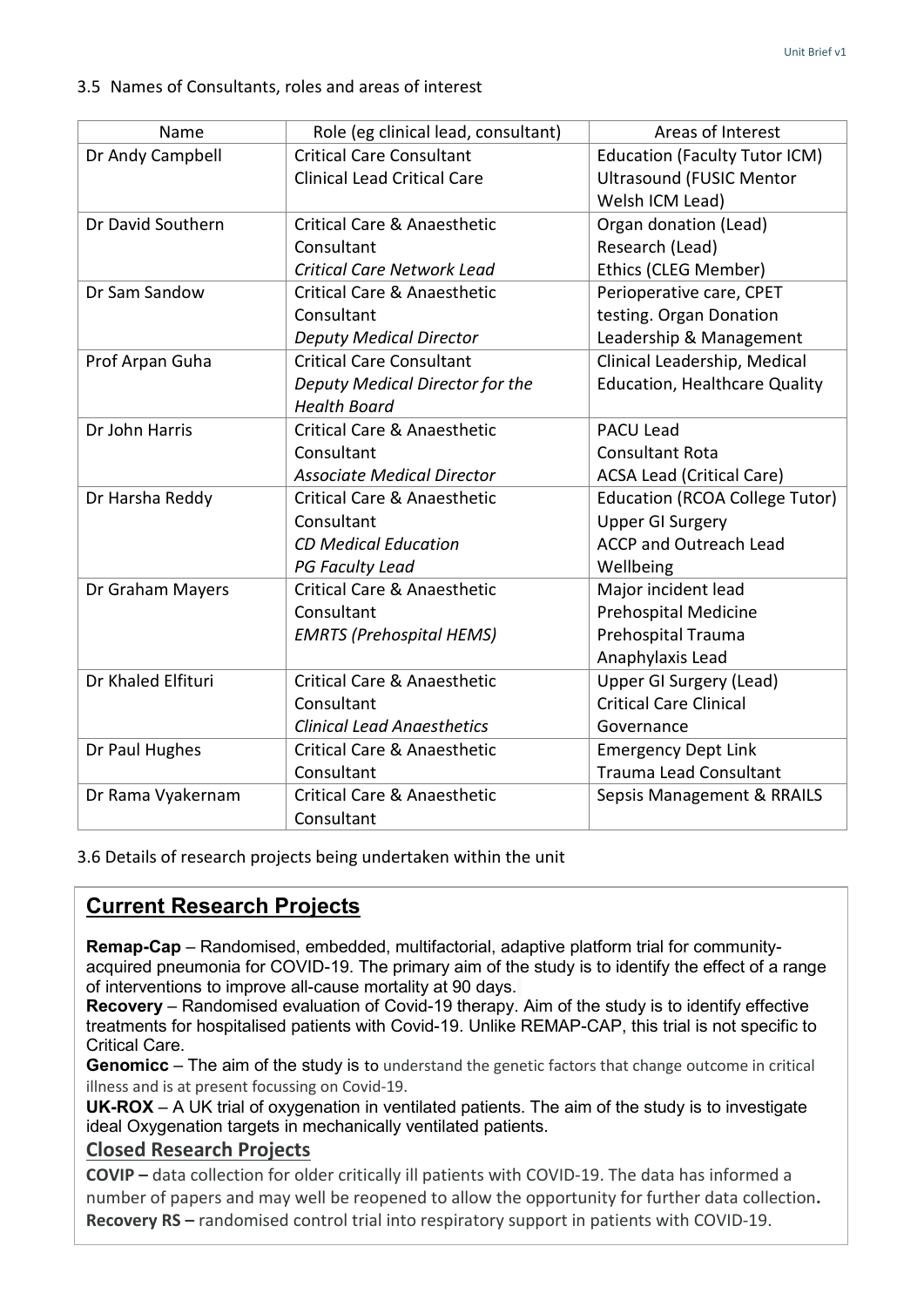#### 3.7 How is the unit staffed

 **Training Part 4** has a minimum cover of two per shift.Critical Care in Wrexham is a Consultant led service, Two Consultants cover the unit during 08:00-17:30 One Consultant runs the unit from 17:30- 20:30 A dedicated non-resident consultant is available from 17:30 until 08:00 We provide excellent training opportunities to the junior doctors and ACCPs on the unit (twice daily consultant ward rounds, insitu simulation, ultrasound and microbiology teaching) The junior rota

#### 4.1 Details of training opportunities on the unit

Two of our consultants have won national awards for training and education including two Welsh Denary and the FICM Trainer of the year award. All consultants have an interest in education supported in their Job Plans. The week is divided into Ultrasound ward round on a Monday (the unit is in the process of supporting these with a teaching sonographer) a formal dual consultant lead ITU Teaching Ward round on a Wednesday, and Microbiology Teaching round on a Thursday.

We are actively involved in National Audit projects such as ICNARC, NELA and NAP series. Internal Audit projects mapped to GPICS2 and include fluid management, use of lung protective ventilation, sedation holds etc.

We have a strong research base, with a dedicated Critical Care Research Nurse and strong links with various national research groups and frequent publications. The unit has been one of the highest volume contributors to REMAPCAP in Wales over the pandemic.

Many of our trainees will play an active role in our research activities and obtain an introduction to good clinical practice and research during their placement.

- days and  $\int$  or M & M
- Thurs afternoon journal club.
- Thurs afternoon (3 hr) basic/clinical science teaching.
- Monthly North Wales regional teaching program.
- 10 Wales ICM study days per year.
- TEAMS meeting on a Tuesday afternoon **T**uesday **E**ducation
	- **A**nd
	- **M**anagement
- ICU MDT twice a week at which the trainees present the cases they have assessed.
- Brand new state of the art high fidelity simulatiors supporting learning in clinical decision making, human factors and practical procedures (e.g. Chest Drains, Central Lines).
- A brand-new Heart Works™ and Body Works™ simulator to teach whole body point of care ultrasound.
- 4.2 Details of departmental teaching 4.3 Details of clinical governance meetings
	- Monthly departmental audit / governance day which includes anaesthetic M & M.
	- Monthly Critical Care Quality and Safety Meeting, which includes Case Reviews, ICNARC outcomes, M&M, Learning from Excellence (Part of the TEAMs Learning Series)